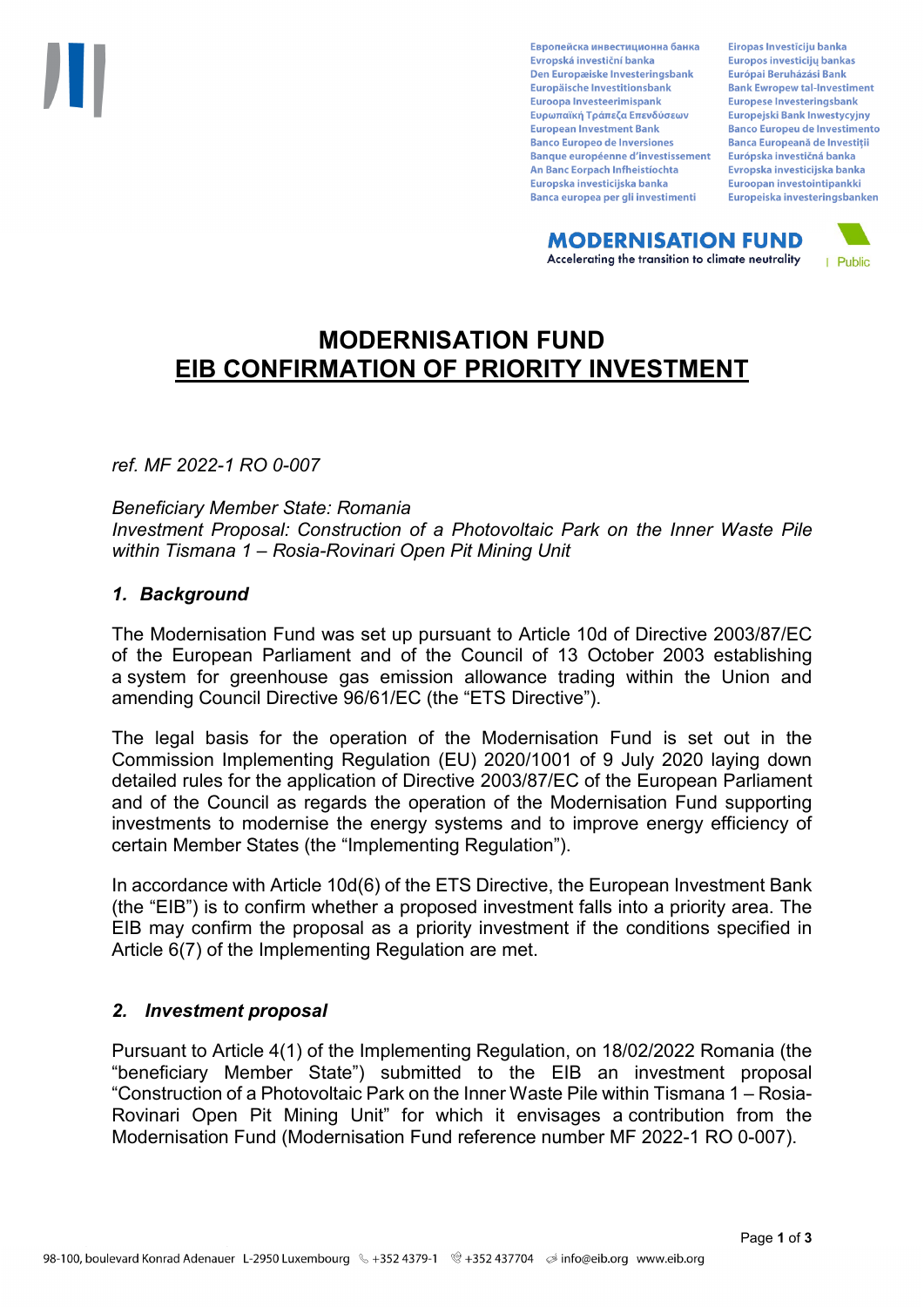

The investment proposal concerns a project relating to the construction of a photovoltaic power plant.

The beneficiary Member State has requested funding of EUR 80 084 542 for a disbursement under the proposed project.

The main objective of the investment is to support the development of new capacities of renewable energy sources that contribute to the decarbonisation of the power system.

The project is part of the measures set out in the National Energy and Climate Plan (NECP) for Romania in relation with the adequacy of the energy system in the context of the development and decarbonisation plan of the Oltenia Energy Complex.

### *3. Compliance with the conditions for priority investment*

- a) The beneficiary Member State has demonstrated that the investment complies with the requirements laid down in Article 10d(1) of the ETS Directive as it supports the modernisation of the energy system and it is in line with the objectives and measures set out in its NECP.
- b) According to the information provided by the beneficiary Member State and pursuant to Article 10d(2) Directive 2003/87/EC, the investment is considered as a priority investment as it falls under the priority area "generation of electricity from renewable sources".
- c) The beneficiary Member State has sufficient funds available for the requested disbursement according to the statement of the available funds referred to in Article 5(1) of the Implementing Regulation and after deduction of any amounts to be disbursed for investments already confirmed in accordance with Article 6(9) of the Implementing Regulation.
- d) The beneficiary Member State has provided evidence that the measures under the investment proposal have obtained State aid clearance in accordance with the Commission Decision C(2022) 553, ref. State aid SA.59974.
- e) The beneficiary Member State has confirmed in writing that the investment complies with any other applicable requirements of Union and national law.
- f) According to the information provided by the beneficiary Member State, the amounts requested from the Modernisation Fund are not intended to cover the same costs of the investment as those financed by another Union or national instrument.

## *4. Conclusions*

The EIB has assessed the investment proposal based on the information submitted by the beneficiary Member State in accordance with Article 4 and Annex 1 of the